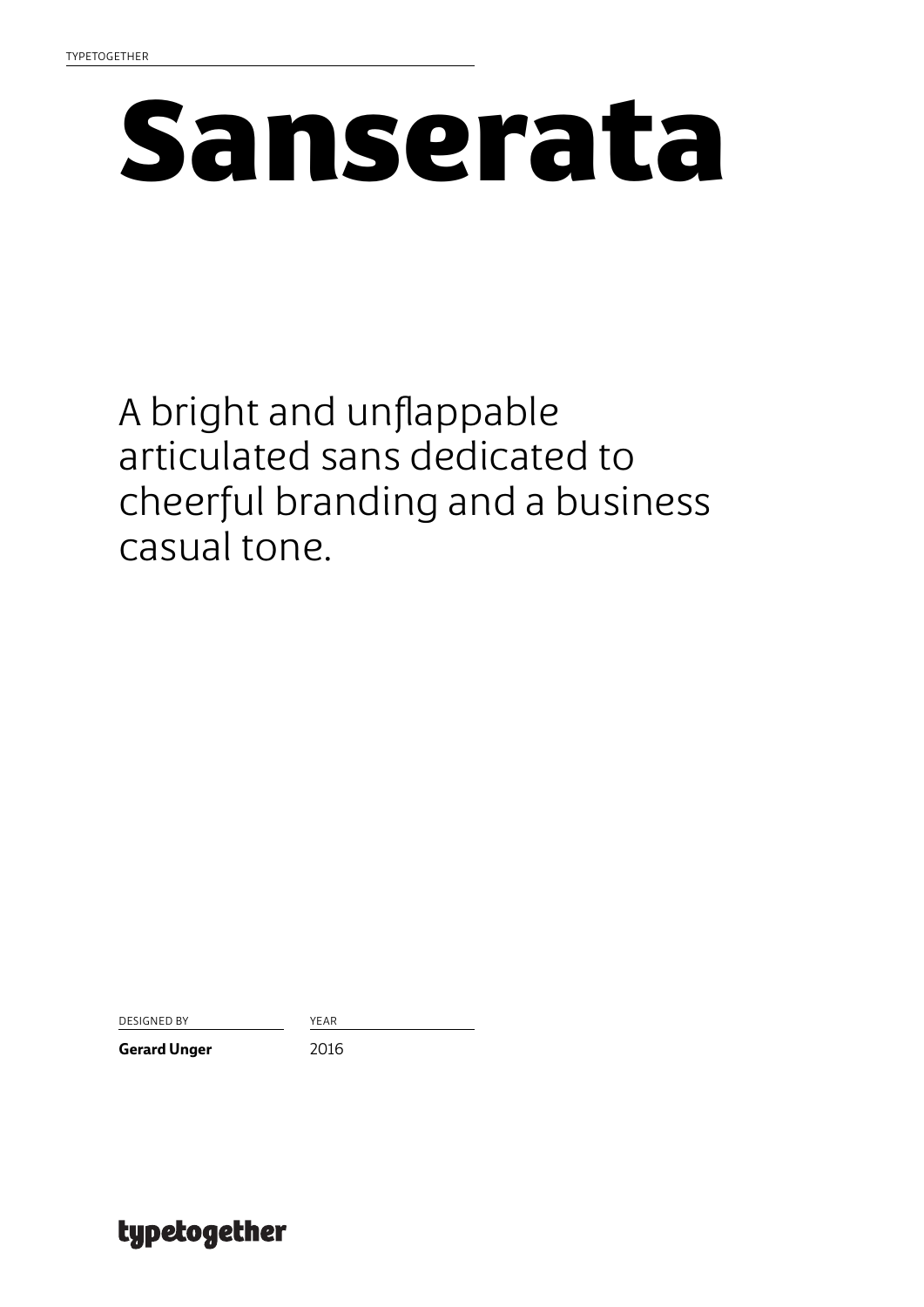Dr Gerard Unger expands the concept of Alverata to a sans type family with Sanserata, adding particular characteristics which improve reading. Sanserata's originality does not overtly present itself at text sizes. Rather, at those sizes, it draws upon its enormous x-height, short extenders, and articulated terminals to improve readability, especially on screens. Characters flare and curve as they come to their articulated end, but a reader likely wouldn't notice. What they would notice is that their ability to take in more content in a line of text is improved because the lettershapes are more defined. Articulation also helps to get clearer text from digital sources, where rectangular endings tend to get rounded by the emission of light from the screen.

Lately there seems a whispered discontent with the lack of progress in the sans serif category. Designs can either stretch too far beyond what is accepted or be too bland to be considered new. Sanserata's strength is in being vivid and unique without being off-putting.

This bodes well for designers of paragraphs and of branding schemes since, with Sanserata's two flavors, it is well able to capture attention or simply set the tone. Sanserata's first voice is a generous, friendly, and even cheerful sans serif. But when using the alternate letterforms its voice becomes more businesslike, though still with nice curves, generous proportions, and a pleasant character.

Sanserata comes in seven weights with matching italics, covers the Latin Extended character set, and is loaded with extras. Its OpenType features allow for the implementation of typographic niceties such as small caps, both tabular and proportional lining and oldstyle figures, ligatures, alternate characters, case-sensitive variants, and fractions. The complete Sanserata family, along with our entire catalogue, has been optimised for today's varied screen uses.

For extended branding use with Sanserata, check out Alverata, the contemporary, eclectic typeface drawn from roots in Romanesque Europe.

### STYLES

Light *Light Italic* Regular *Italic* Medium *Medium Italic* Semibold *Semibold Italic* **Bold** *Bold Italic* ExtraBold ExtraBold Italic Black *Black Italic*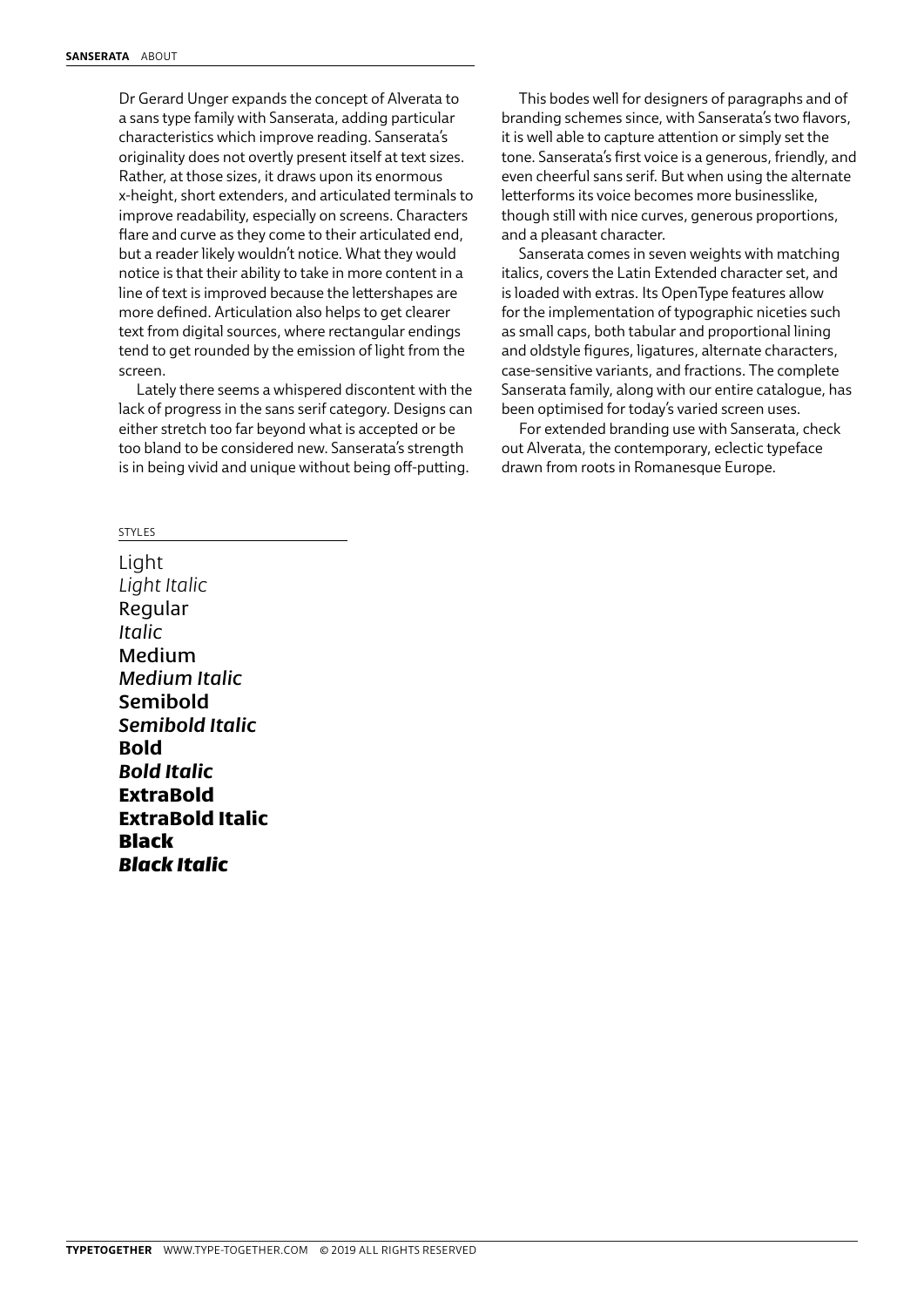## Plenty Skærm Identidad Geschäft Aimée flaithiúil Noble **Viral meme** Altruismo X-BOX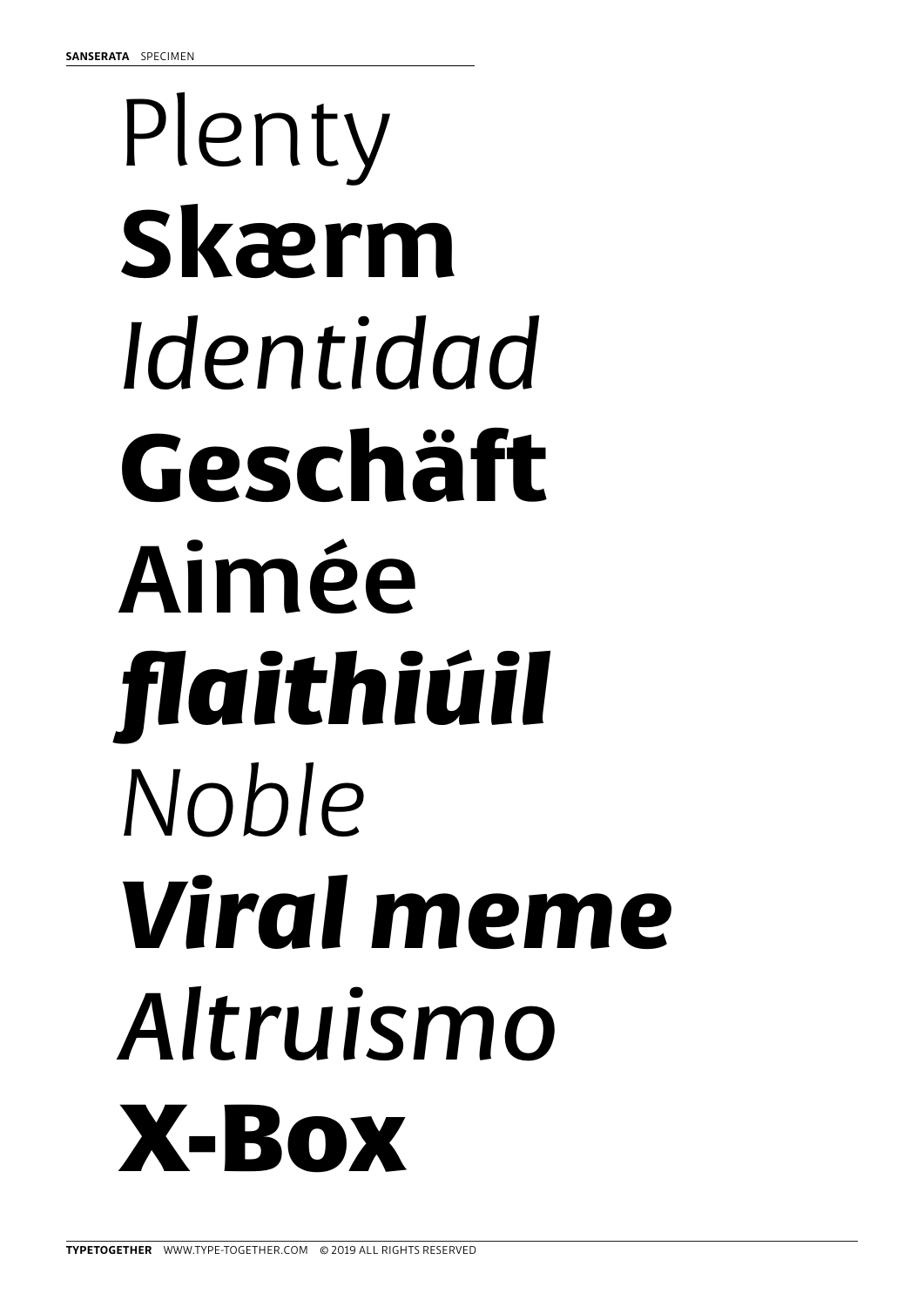# *flare and curve*

Generous, friendly, and cheerful sans serif Businesslike alternates

### ee ff gg hh ii kk ll mm nn uu vv ww xx yy zz

**agency** TalkTalk wi-fi router passwords 'stolen'

# serendi

VIDEO: *boxea* contra un canguro para salvar a su perro

## 101,932 or 101,932‽

HELLO? Løkke vil hellere lede landet end »hænge fast« i gamle valglø er

## **Alverata's** best friend

JUAN D. PERÓN 4190 / C1181ACH CABA / BUENOS AIRES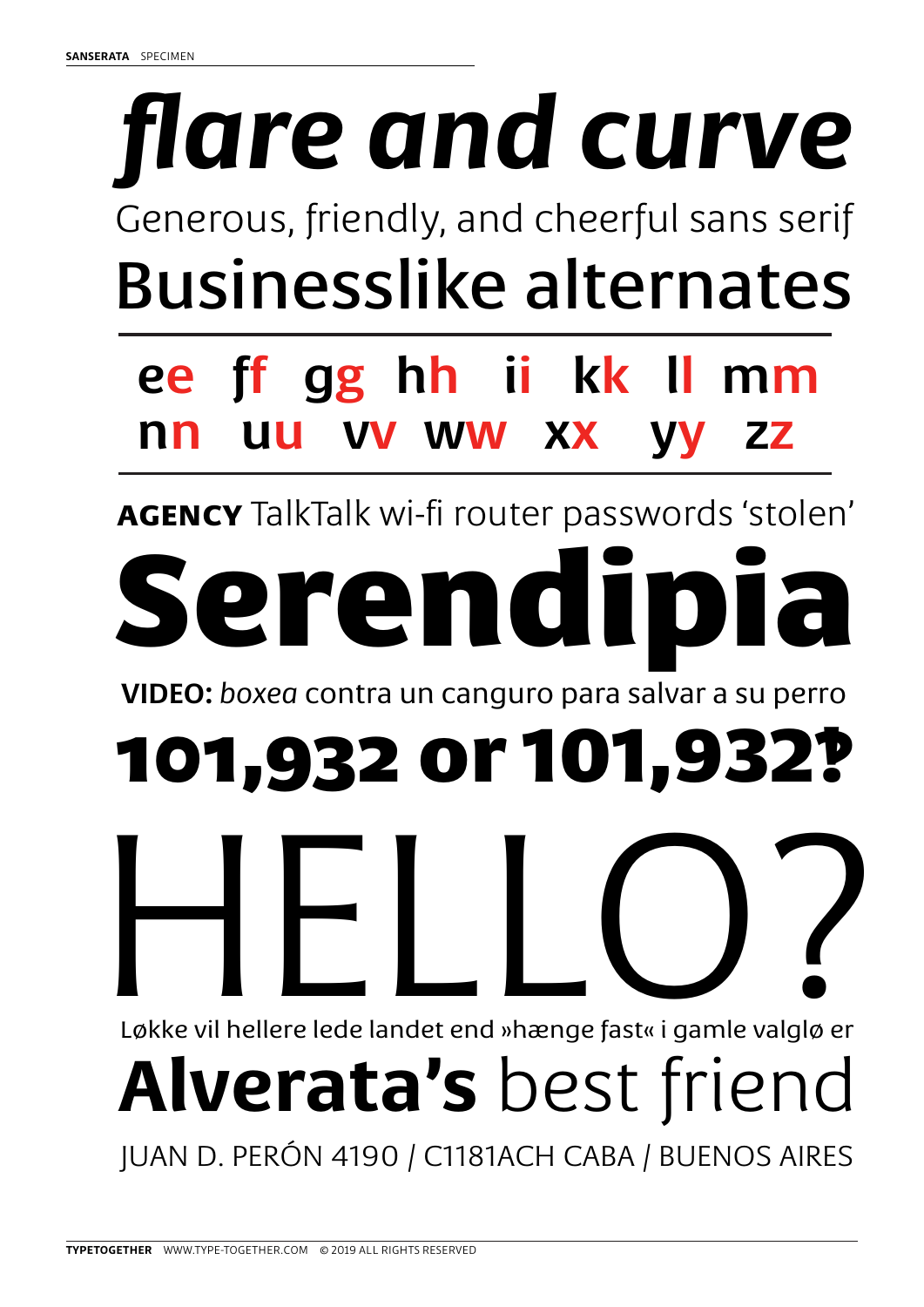BLACK 55PT

## Rhythm *& Reacti-*

BLACK 50PT

## Rhythm *& Reacti-*

BLACK 45PT

### Rhythm *& Reacti-*

BLACK 35PT

### Rhythm *& Reaction*

BLACK 30/36PT

'Rhythm & Reaction' gets under the skin of a British love affair with American jazz. *Jazz first came to Britain as a visual and cultural style — rather than as a musical form,* writes John L. Walters.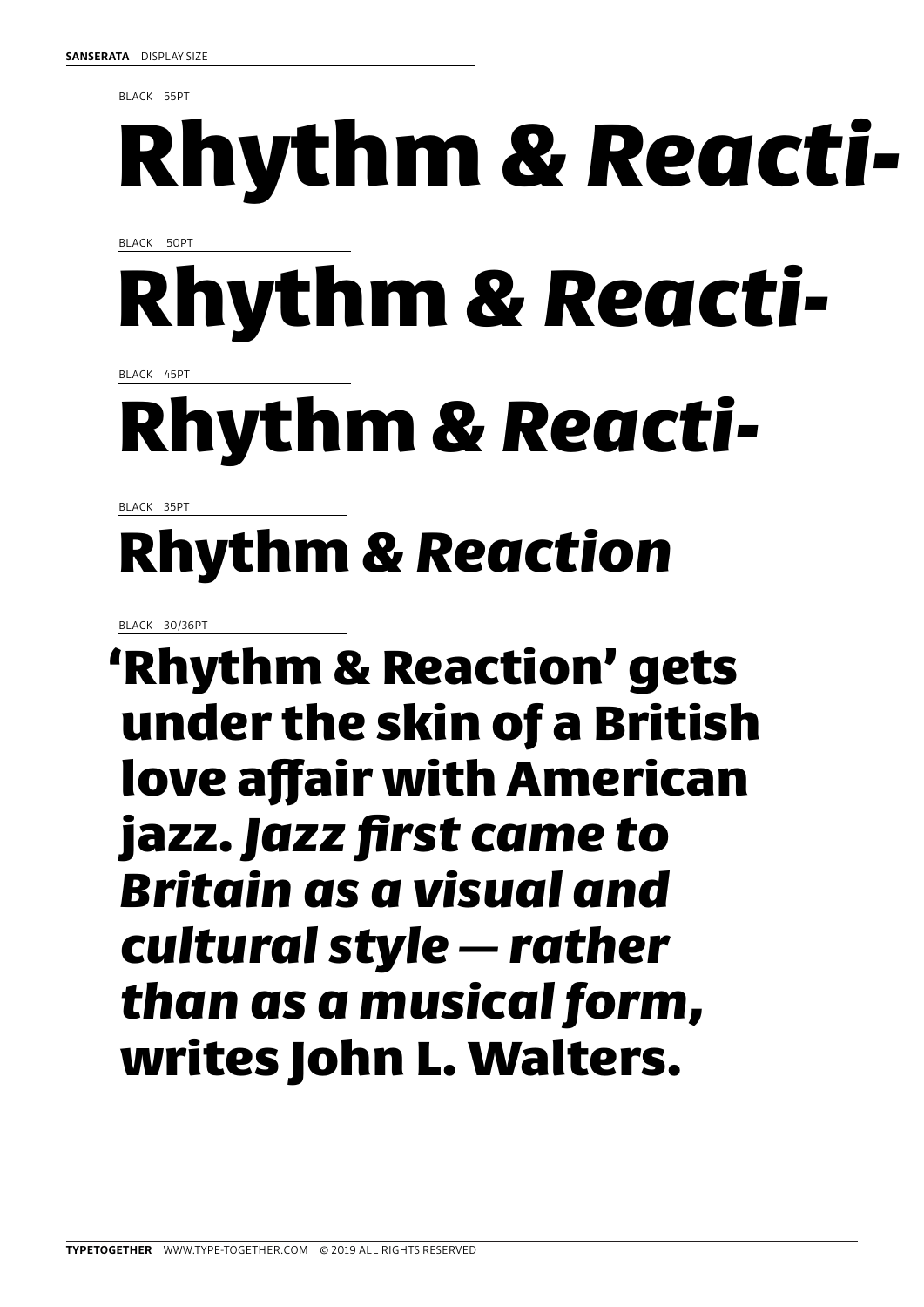LIGHT 55PT

# Rhythm *& Reaction*

LIGHT 50PT

## Rhythm *& Reaction*

LIGHT 45PT

### Rhythm *& Reaction*

LIGHT 35PT

### Rhythm *& Reaction*

LIGHT 30/36PT

'Rhythm & Reaction' gets under the skin of a British love affair with American jazz. *Jazz first came to Britain as a visual and cultural style — rather than as a musical form,*  writes John L. Walters.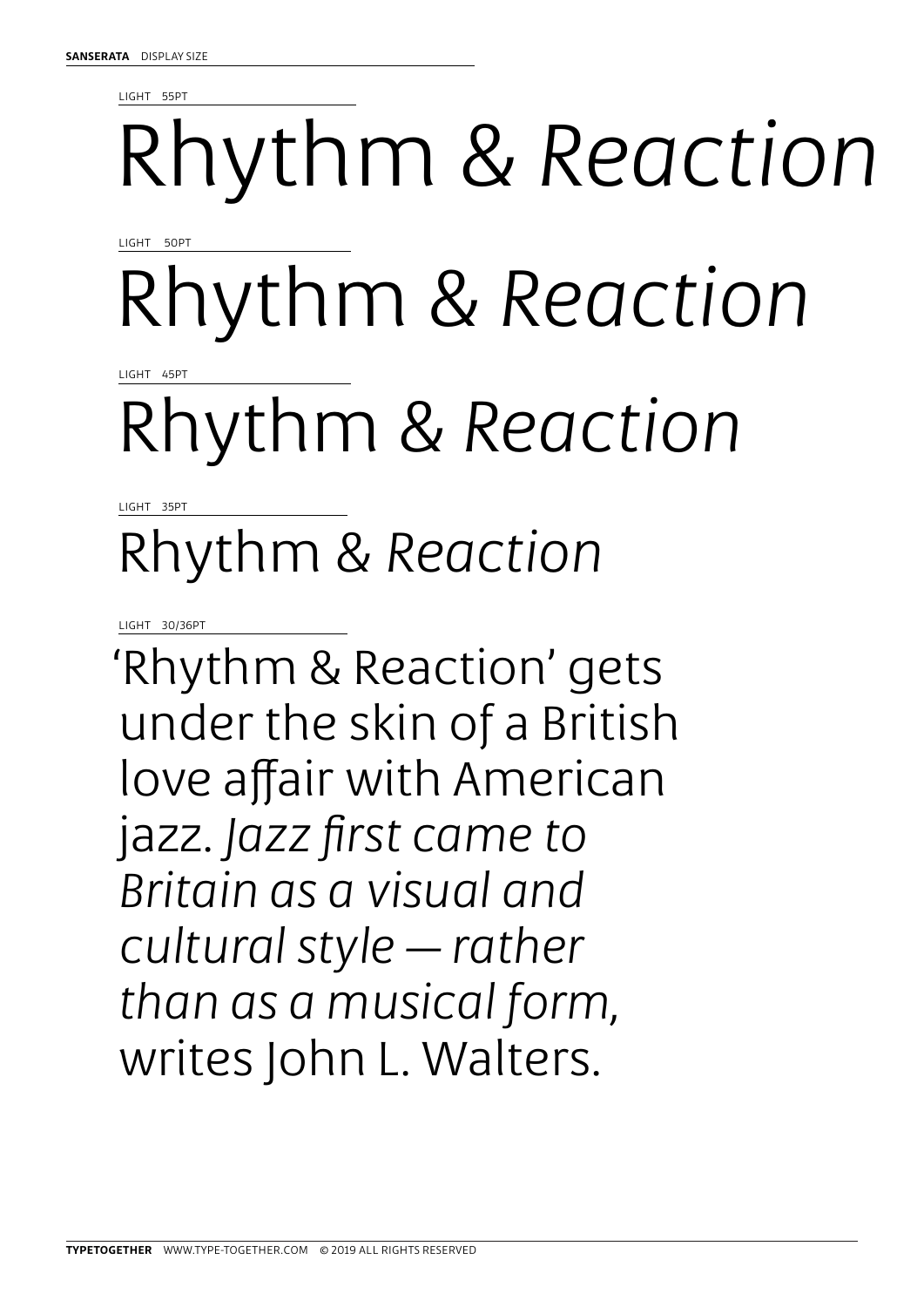LIGHT 25/30PT

And now I was on my journey, *in a pair of thick boots* and with a hazel

REGULAR 25/30PT

And now I was on my journey, *in a pair of thick boots* and with a hazel

MEDIUM 25/30PT

And now I was on my journey, *in a pair of thick boots* and with a hazel

SEMIBOLD 25/30PT

And now I was on my journey, *in a pair of thick boots* and with a hazel

BOLD 25/30PT

### **And now I was on my journey,** *in a pair of thick boots* **and with a hazel**

EXTRABOLD 25/30PT

### And now I was on my journey, *in a pair of thick boots* and with a hazel

BLACK 25/30PT

### And now I was on my journey, *in a pair of thick boots* and with a hazel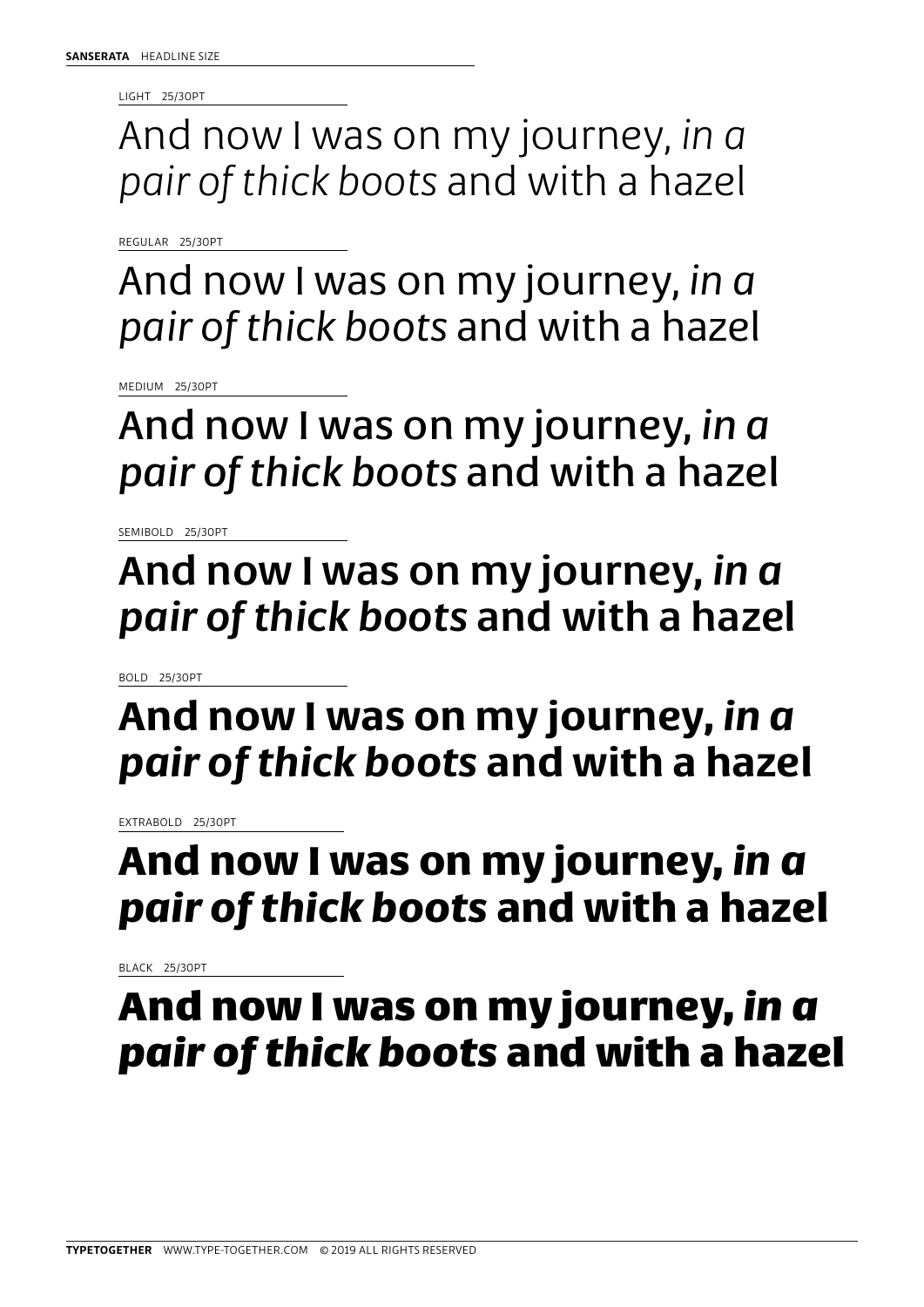LIGHT 18/22PT

Whenever Henry Wilt took the dog for a walk, or, to be more accurate, *when the dog took him,* or, to be exact, when Mrs Wilt told them both *to go and take themselves out of the house* so that she

REGULAR 18/22PT

Whenever Henry Wilt took the dog for a walk, or, to be more accurate, *when the dog took him,* or, to be exact, when Mrs Wilt told them both *to go and take themselves out of the house* so that she

MEDIUM 18/22PT

Whenever Henry Wilt took the dog for a walk, or, to be more accurate, *when the dog took him,* or, to be exact, when Mrs Wilt told them both *to go and take themselves out of the house* so that she

SEMIBOLD 18/22PT

Whenever Henry Wilt took the dog for a walk, or, to be more accurate, *when the dog took him,* or, to be exact, when Mrs Wilt told them both *to go and take themselves out of the house* so that she

BOLD 18/22PT

**Whenever Henry Wilt took the dog for a walk, or, to be more accurate,** *when the dog took him,* **or, to be exact, when Mrs Wilt told them both** *to go and take themselves out of the house* **so that she** 

EXTRABOLD 18/22PT

Whenever Henry Wilt took the dog for a walk, or, to be more accurate, *when the dog took him,* or, to be exact, when Mrs Wilt told them both *to go and take themselves out of the house* so that she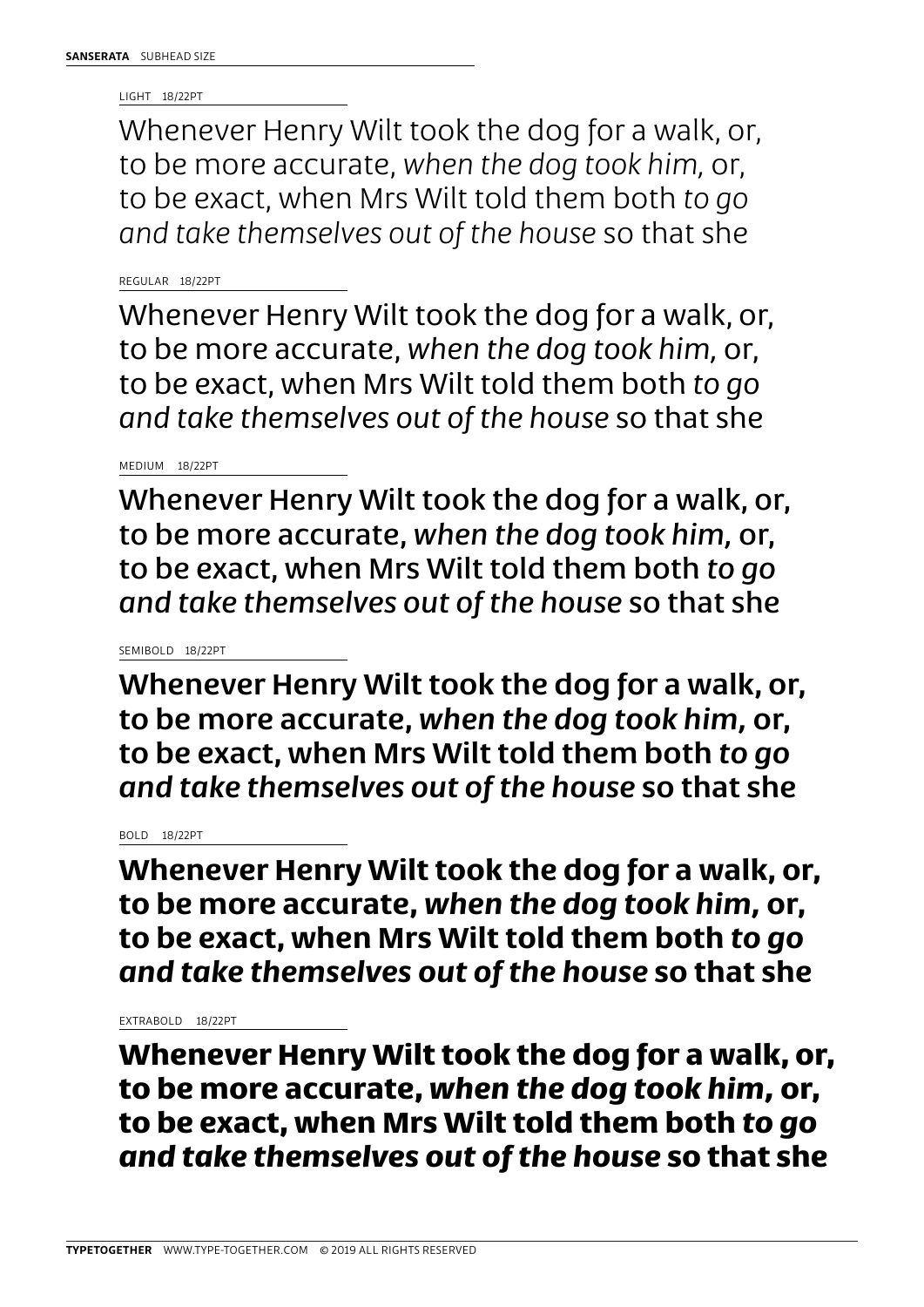BLACK 18/22PT

Whenever Henry Wilt took the dog for a walk, or, *to* be more accurate, *when the dog took him,* or, to be exact, when Mrs Wilt told them both *to go and take themselves out of the house* so that she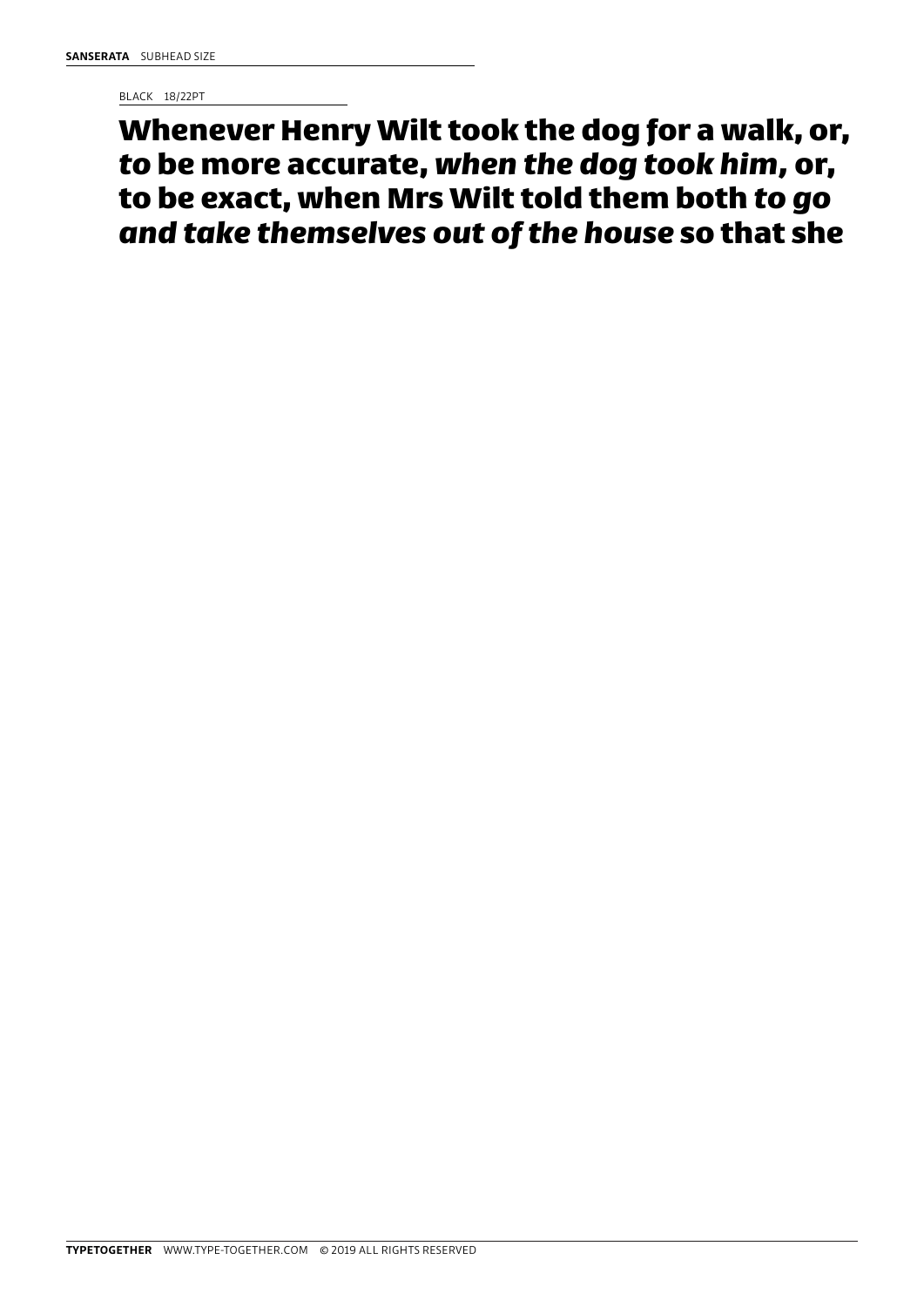### LIGHT 10/13PT

As might have been foreseen, Franconia proved to be an excellent place in which to study the difficult family of *flycatchers*. All our common eastern Massachusetts species were present –the *kingbird*, the *phoebe*, the *wood pewee*, and the *least flycatcher*– and with them the *crested flycatcher* (not common), the *olive-sided*, the *traill*, and the *yellow-bellied*. The *phoebe-like* cry of the *traill* was to be heard constantly from the hotel piazza. The *yellow-bellied* seemed to be confined to deep and rather swampy woods in the valley,

### REGULAR 10/13PT

As might have been foreseen, Franconia proved to be an excellent place in which to study the difficult family of *flycatchers*. All our common eastern Massachusetts species were present –the *kingbird*, the *phoebe*, the *wood pewee*, and the *least flycatcher*– and with them the *crested flycatcher* (not common), the *olive-sided*, the *traill*, and the *yellow-bellied*. The *phoebe-like* cry of the *traill* was to be heard constantly from the hotel piazza. The *yellow-bellied* seemed to be confined to deep and rather swampy woods in

### MEDIUM 10/13PT

As might have been foreseen, Franconia proved to be an excellent place in which to study the difficult family of *flycatchers*. All our common eastern Massachusetts species were present – the *kingbird*, the *phoebe*, the *wood pewee*, and the *least flycatcher* – and with them the *crested flycatcher* (not common), the *olive-sided*, the *traill*, and the *yellow-bellied*. The *phoebe-like* cry of the *traill* was to be heard constantly from the hotel piazza. The *yellowbellied* seemed to be confined to deep and

### SEMIBOLD 10/13PT

As might have been foreseen, Franconia proved to be an excellent place in which to study the difficult family of *flycatchers*. All our common eastern Massachusetts species were present – the kingbird, the *phoebe*, the *wood pewee*, and the *least flycatcher* – and with them the *crested flycatcher* (not common), the *olive-sided*, the *traill*, and the *yellow-bellied*. The *phoebe-like* cry of the *traill* was to be heard constantly from the hotel piazza. The *yellow-bellied* seemed to be confined to deep

### LIGHT 12/15PT

As might have been foreseen, Franconia proved to be an excellent place in which to study the difficult family of *flycatchers*. All our common eastern Massachusetts species were present –the *kingbird*, the *phoebe*, the *wood pewee*, and the *least flycatcher*– and with them the *crested flycatcher* (not common), the *olive-sided*, the *traill*, and the *yellowbellied*. The *phoebe-like* cry of the *traill*

### REGULAR 12/15PT

As might have been foreseen, Franconia proved to be an excellent place in which to study the difficult family of *flycatchers*. All our common eastern Massachusetts species were present –the *kingbird*, the *phoebe*, the *wood pewee*, and the *least flycatcher*– and with them the *crested flycatcher* (not common), the *olive-sided*, the *traill*, and the *yellow-bellied*. The *phoebe-like* cry

### MEDIUM 12/15PT

As might have been foreseen, Franconia proved to be an excellent place in which to study the difficult family of *flycatchers*. All our common eastern Massachusetts species were present – the *kingbird*, the *phoebe*, the *wood pewee*, and the *least flycatcher* – and with them the *crested flycatcher* (not common), the *olive-sided*, the *traill*, and the *yellow-bellied*. The *phoebe-*

### SEMIBOLD 12/15PT

As might have been foreseen, Franconia proved to be an excellent place in which to study the difficult family of *flycatchers*. All our common eastern Massachusetts species were present – the *kingbird*, the *phoebe*, the *wood pewee*, and the *least flycatcher* – and with them the *crested flycatcher* (not common), the *olive-sided*, the *traill*, and the *yellow-bellied*. The *phoebe-*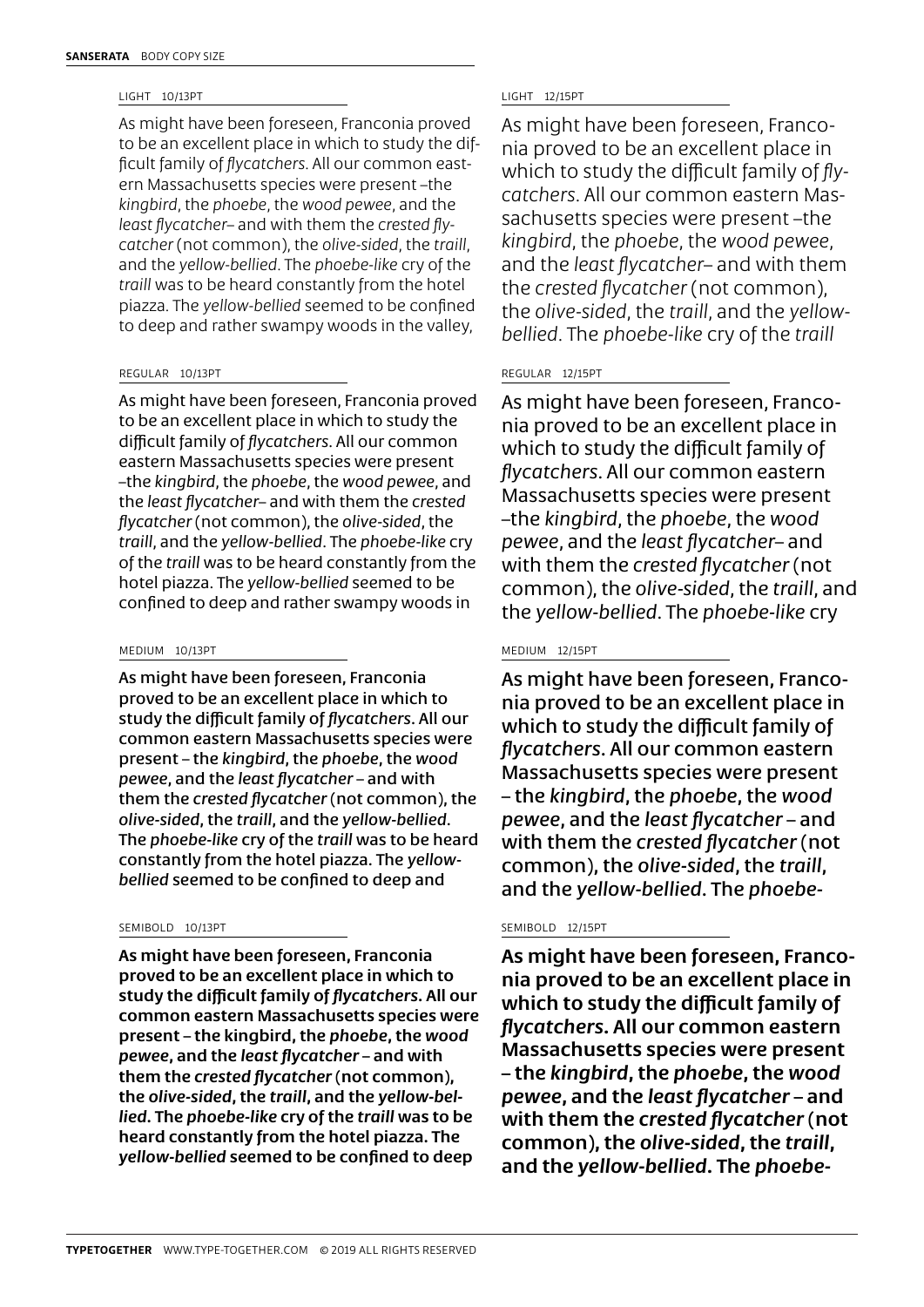### BOLD 10/13PT

**As might have been foreseen, Franconia proved to be an excellent place in which to study the difficult family of** *flycatchers***. All our common eastern Massachusetts species were present –the** *kingbird***, the** *phoebe***, the**  *wood pewee***, and the** *least flycatcher***– and with them the** *crested flycatcher* **(not common), the** *olive-sided***, the** *traill***, and the** *yellow-bellied***. The** *phoebe-like* **cry of the** *traill* **was to be heard constantly from the hotel piazza. The** *yellow-bellied* **seemed to be con-**

### EXTRABOLD 10/13PT

As might have been foreseen, Franconia proved to be an excellent place in which to study the difficult family of *flycatchers*. All our common eastern Massachusetts species were present –the *kingbird*, the *phoebe*, the *wood pewee*, and the *least flycatcher*– and with them the *crested flycatcher* (not common), the *olive-sided*, the *traill*, and the *yellow-bellied*. The *phoebe-like* cry of the *traill* was to be heard constantly from the hotel piazza. The *yellow-bellied* seemed to be con-

### BOLD 12/15PT

**As might have been foreseen, Franconia proved to be an excellent place in which to study the difficult family of**  *flycatchers***. All our common eastern Massachusetts species were present –the** *kingbird***, the** *phoebe***, the** *wood pewee***, and the** *least flycatcher***– and with them the** *crested flycatcher* **(not common), the** *olive-sided***, the** *traill***, and the** *yellow-bellied***. The** *phoebe-*

### EXTRABOLD 12/15PT

As might have been foreseen, Franconia proved to be an excellent place in which to study the difficult family of *flycatchers*. All our common eastern Massachusetts species were present –the *kingbird*, the *phoebe*, the *wood pewee*, and the *least flycatcher*– and with them the *crested flycatcher* (not common), the *olive-sided*, the *traill*, and the *yellow-bellied*. The *phoebe-*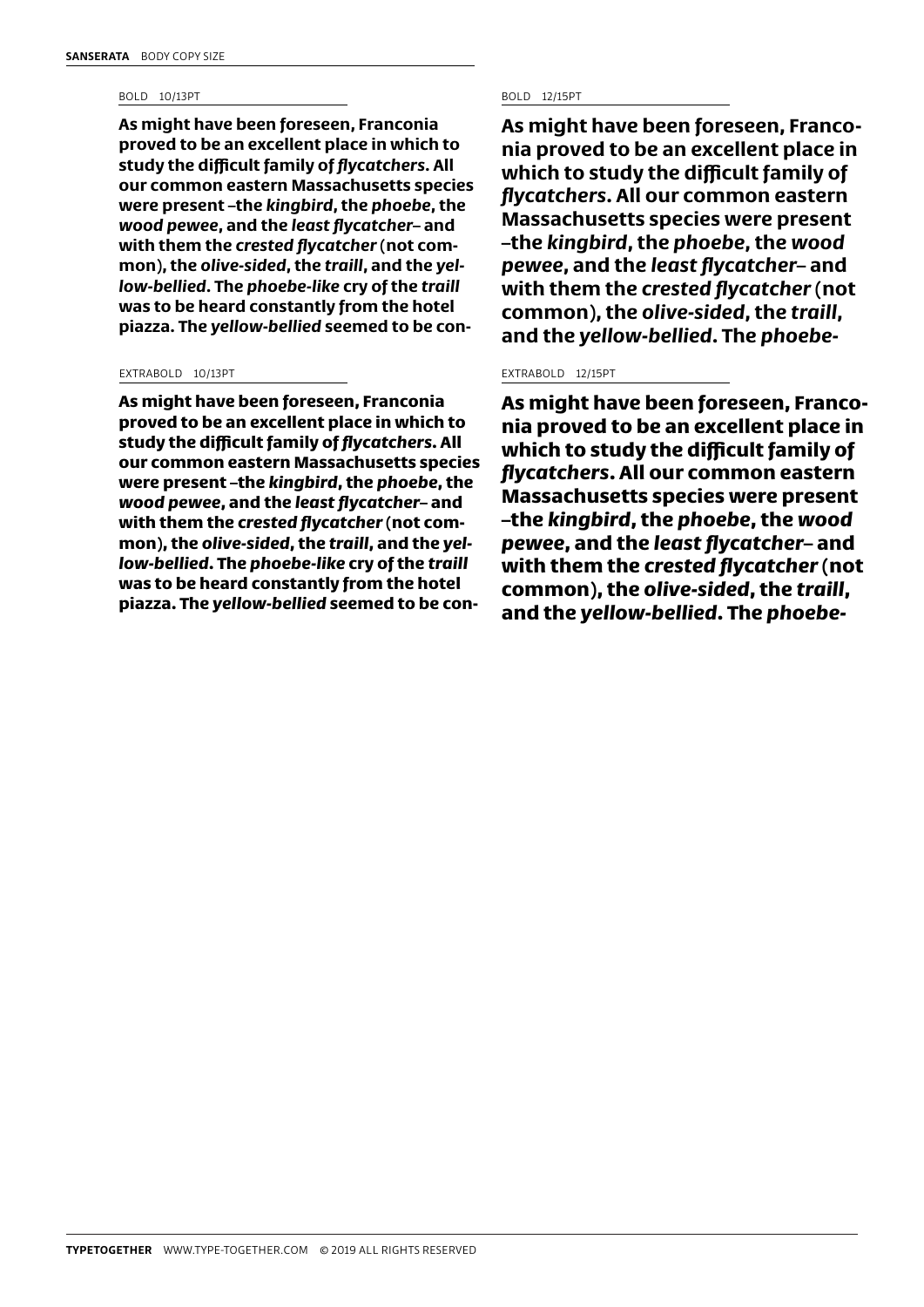### GERMAN 9/12PT

Im speziellen Sinn bezeichnet das Wort Sprache eine bestimmte Einzelsprache wie Deutsch, Japanisch oder Swahili etc. Die gesprochenen Sprachen der Menschheit werden gemäß ihrer genetischen Verwandtschaft in Sprachfamilien gegliedert. Jede einzelne Sprache wird dabei anhand der sogenannten Language Codes nach den ISO-639-Teilnormen international eindeutig

### PORTUGUESE 9/12PT

Linguagem pode se referir tanto à capacidade especificamente humana para aquisição e utilização de sistemas complexos de comunicação, quanto a uma instância específica de um sistema de comunicação complexo. O estudo científico da linguagem, em qualquer um de seus sentidos, é chamado linguística.Atualmente, entre 3000 e 6000 línguas são usadas pela espécie humana,

### TURKISH 9/12PT

İnsanlar arasındaki anlaşmayı sağlayan bir araç olarak tanımlanabilir. Bu bağlamda dil, kelimelerden oluşan, yani vücut dili gibi sözlü olmayan iletişim biçimlerinin yanı sıra insanların en etkili iletişim şekli olan sözlü iletişimi tanımlar. Dil, ses dalgaları aracılığıyla akustik olarak ve kelimeler aracılığıyla veya işaret dilinde olduğu gibi işaretler aracılığıyla görsel olarak aktarılır ("İşaret dili"

### ICELANDIC 9/12PT

Mál er kerfi merkja, tákna, hljóða og orða sem notuð eru saman til þess að lýsa hugtökum, hugmyndum, merkingum og hugsunum. Málfræðingar eru þeir sem að rannsaka mál, en í nútímanum var málfræði fyrst kynnt sem vísindagrein af Ferdinand de Saussure. Þeir sem að tala mál, eða nota það á annan hátt, eru taldir með sem hluti af málsamfélagi þess máls.

### FRENCH 9/12PT

Les gestes sont la méthode de communication la plus connue, utilisée par diverses espèces dont l'ensemble des primates. C'est également le cas des abeilles et leurs danses: lorsqu'une abeille exploratrice revient vers sa ruche après avoir trouvé une source de nectar, elle peut effectuer une danse en rond indiquant que cette source se situe à moins de 50 mètres, ou une danse en

### NORWEGIAN 9/12PT

Et språk er et dynamisk sett av synlige, hørbare eller følbare symboler for kommunikasjon og elementer som brukes for å manipulere dem. Språk kan også henvise til bruken av slike systemer som et generelt fenomen. Eksempler på språk er naturlig språk (menneskelige enkeltspråk, for eksempel norsk), kunstige språk (for eksempel esperanto) og programmeringsspråk (for

### SWEDISH 9/12PT

Språk eller tungomål är en del av olika system för kommunikation, som används av människor och som vi börjar tillägna stora bitar av redan under våra första levnadsår.Barn lär sig använda språk lika naturligt, som de lär sig att gå. Språket kommuniceras exempelvis via talat språk, teckenspråk, kognitioner och skrift, som är bärare av språk i en rad olika kommunikationssystem. Begrep-

### SPANISH 9/12PT

Un lenguaje (del provenzal lenguatge1 y del latín lingua) es un sistema de comunicación estructurado para el que existe un contexto de uso y ciertos principios combinatorios formales. Existen contextos tanto naturales como artificiales. Desde un punto de vista más amplio, el lenguaje indica una característica común a los humanos y a otros animales (animales no simbólicos) para ex-

### CZECH 9/12PT

Vědecký obor zabývající se zkoumáním jazyka se nazývá lingvistika. Otázky týkající se filosofie jazyka byly pokládány již ve starověkém Řecku, byly zde otázky typu zda mohou slova reprezentovat zkušenost nebo motivovanost obsahu slov, konkrétními památkami jsou například Platónovy dialogy Gorgias a Faidros. Ještě časnějším dokladem uvažování o jazyku jsou gramati-

### ITALIAN 9/12PT

Il linguaggio, in linguistica, è il complesso definito di suoni, gesti e movimenti attraverso il quale si attiva un processo di comunicazione. La facoltà di rappresentare mentalmente un significato è presente in molte specie di animali, tra le quali l'essere umano. La capacità di elaborare e produrre un linguaggio verbale, nell'uomo, si è sviluppata a seguito di mutamenti strutturali della cavità

### POLISH 9/12PT

Język służy do przedstawiania rzeczywistości dotyczącej przedmiotów, czynności czy abstrakcyjnych pojęć za pomocą znaków. Zbiór znaków w języku jest otwarty. Wynika to z faktu, że znakiem językowym jest każdy tekst, każda sformułowana wypowiedź, posiadająca znaczenie. Jednostka posługująca się językiem może więc za pomocą jego systemu tworzyć nieskończoną liczbę

### FINNISH 9/12PT

Kieli on järjestelmä, jossa ihminen ilmaisee ajatuksensa kielellisillä merkeillä, abstraktioilla. Näitä merkkejä nimitetään kielellisiksi ilmauksiksi. Puhutuissa kielissä kuuluvia (auditiivisia) merkkejä tuotetaan puhe-elimillä. Kirjoitetussa kielessä kielelliset ilmaukset on tehty silmin nähtäviksi eli luettaviksi. Viitotuissa kielissä kielelliset ilmaukset ovat visuaalisia, eivät auditiivisia. Eri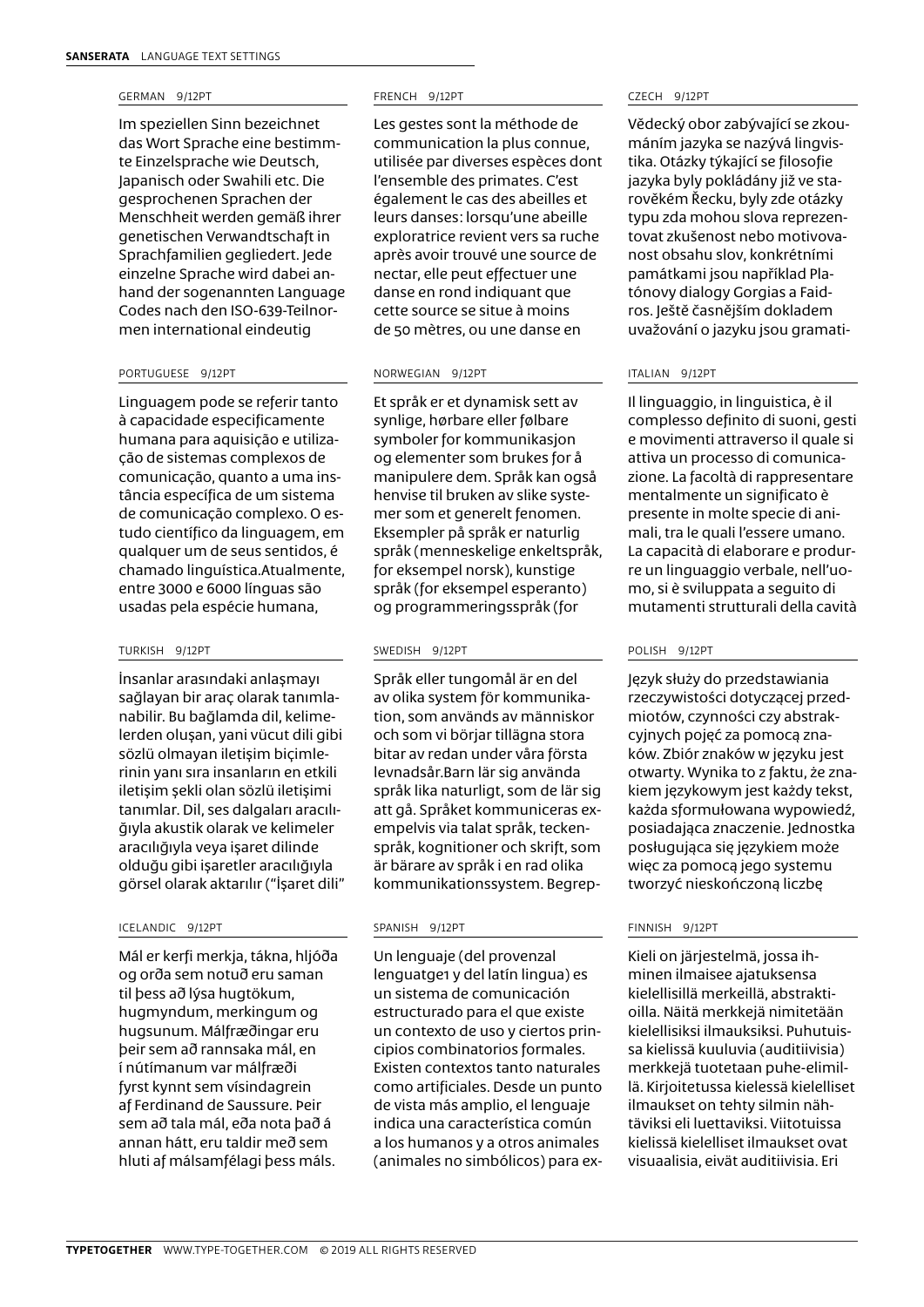| SMALL CAPS                                    |                                                                        |  |
|-----------------------------------------------|------------------------------------------------------------------------|--|
| ¿para texto?<br>1708 A-b [ende] H@I           | ¿PARA TEXTO?<br>1708 A-в [ENDE] H@I                                    |  |
| ALL SMALL CAPS                                |                                                                        |  |
| ¿para texto?<br>1708 A-b [ende] H@I           | ¿PARA TEXTO?<br>1708 A-B [ENDE] H@I                                    |  |
| <b>ALL CAPS</b>                               |                                                                        |  |
| ¿para texto?<br>1708 a-b [ende] H@I           | ¿PARA TEXTO?<br>1708 A-B [ENDE] H@I                                    |  |
| LIGATURES                                     |                                                                        |  |
| Affiliate, físico, fjord, offkey              | Affiliate, físico, fjord, offkey                                       |  |
| PROPORTIONAL OLDSTYLE FIGURES                 |                                                                        |  |
| 0123456789\$€¢£¥f%%                           | 0123456789\$€¢£¥f%%                                                    |  |
| PROPORTIONAL LINING FIGURES (DEFAULT)         |                                                                        |  |
| 0123456789\$€¢£¥f₨Δρχ₴δρχ%‰                   | 0123456789\$€¢£¥f₨Δρχ₴δρχ%‰                                            |  |
| <b>TABULAR OLDSTYLE</b>                       |                                                                        |  |
| 0123456789\$€¢£¥f <sup>R</sup> sΔρχ₴δρχ       | 0123456789\$€¢£¥f                                                      |  |
| TABULAR LINING                                |                                                                        |  |
| 0123456789\$€¢£¥f                             | 0123456789\$€¢£¥f                                                      |  |
| NUMERATOR/DENOMINATOR                         |                                                                        |  |
| 345/678, 89/120                               | 345/678, 89/120                                                        |  |
| <b>FRACTIONS</b>                              |                                                                        |  |
| 1/2 3/4 1/46 5/7 2/98                         | $\frac{1}{2}$ $\frac{3}{4}$ $\frac{1}{4}$ $\frac{5}{7}$ $\frac{2}{98}$ |  |
| SUPERIOR/INFERIOR                             |                                                                        |  |
| H <sub>2</sub> O xb8 y <sub>3</sub> +5 alndex | $H2O$ xb <sub>8</sub> y <sup>3+5 a</sup> lndex                         |  |
| ORDINALS                                      |                                                                        |  |
| 1st 2nd 3rd Mlle 2e 85th Ma No                | 1st 2nd 3rd Mlle 2e 85th Ma No                                         |  |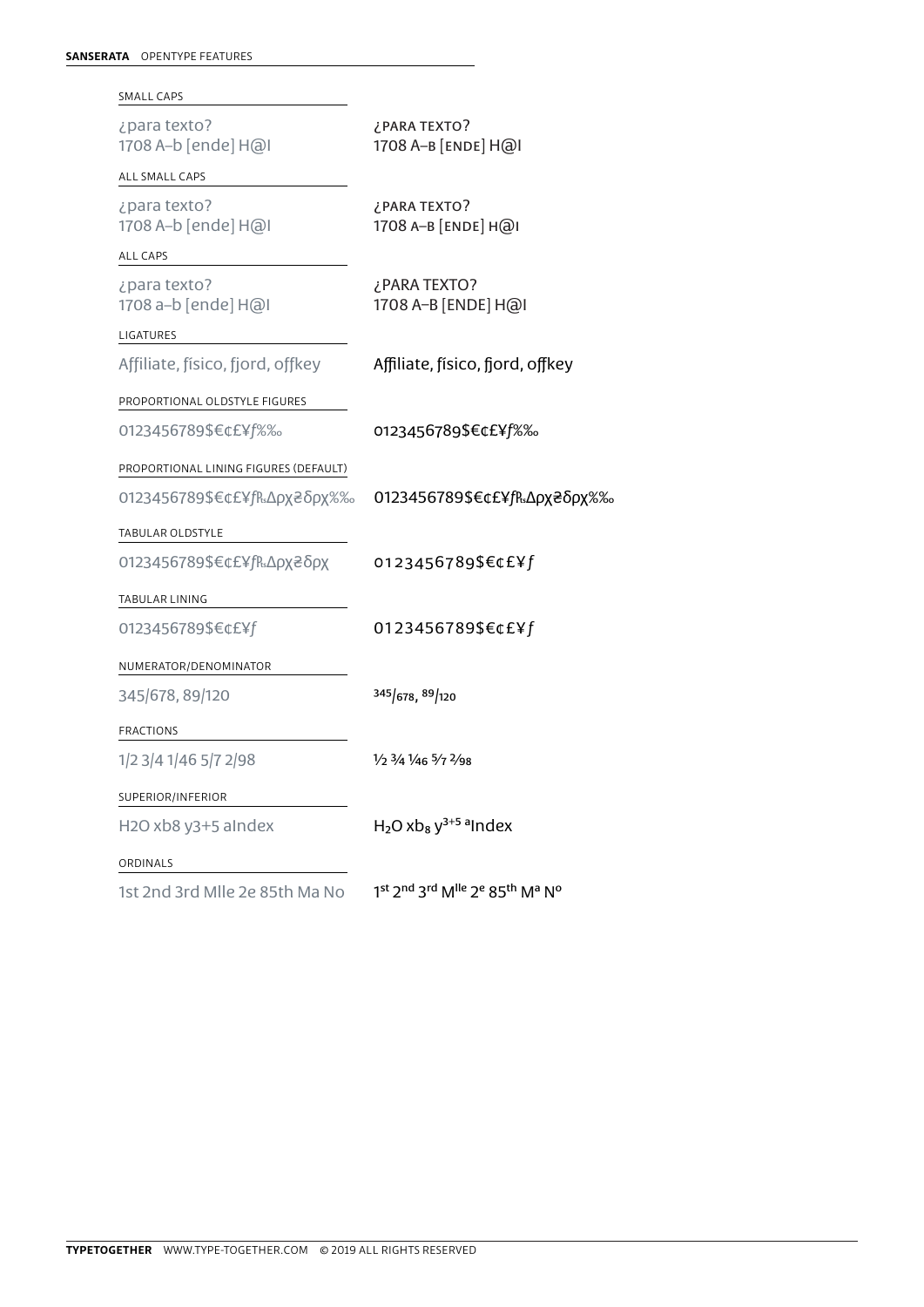| SANSERATA | <b>OPENTYPE FEATURES</b> |  |
|-----------|--------------------------|--|
|           |                          |  |

STYLISTIC SET O1 (ALTERNATES)

TURKISH/AZERI/CRIMEAN TATAR e f g h i k l m n u v w x y z e f g h i k l m n u v w x y z

Kırtasiye, kırtasiye, KIRTASIYE Kırtasiye, kırtasiye, KIRTASIYE

ROMANIAN/MOLDAVIAN

Timiş, bucureşti, MULŢUMESC Timiş, bucureşti, MULŢUMESC

CATALAN

Il·lusió, col·labora, CAL·LIGRAFIA Il·lusió, col·labora, CAL·LIGRAFIA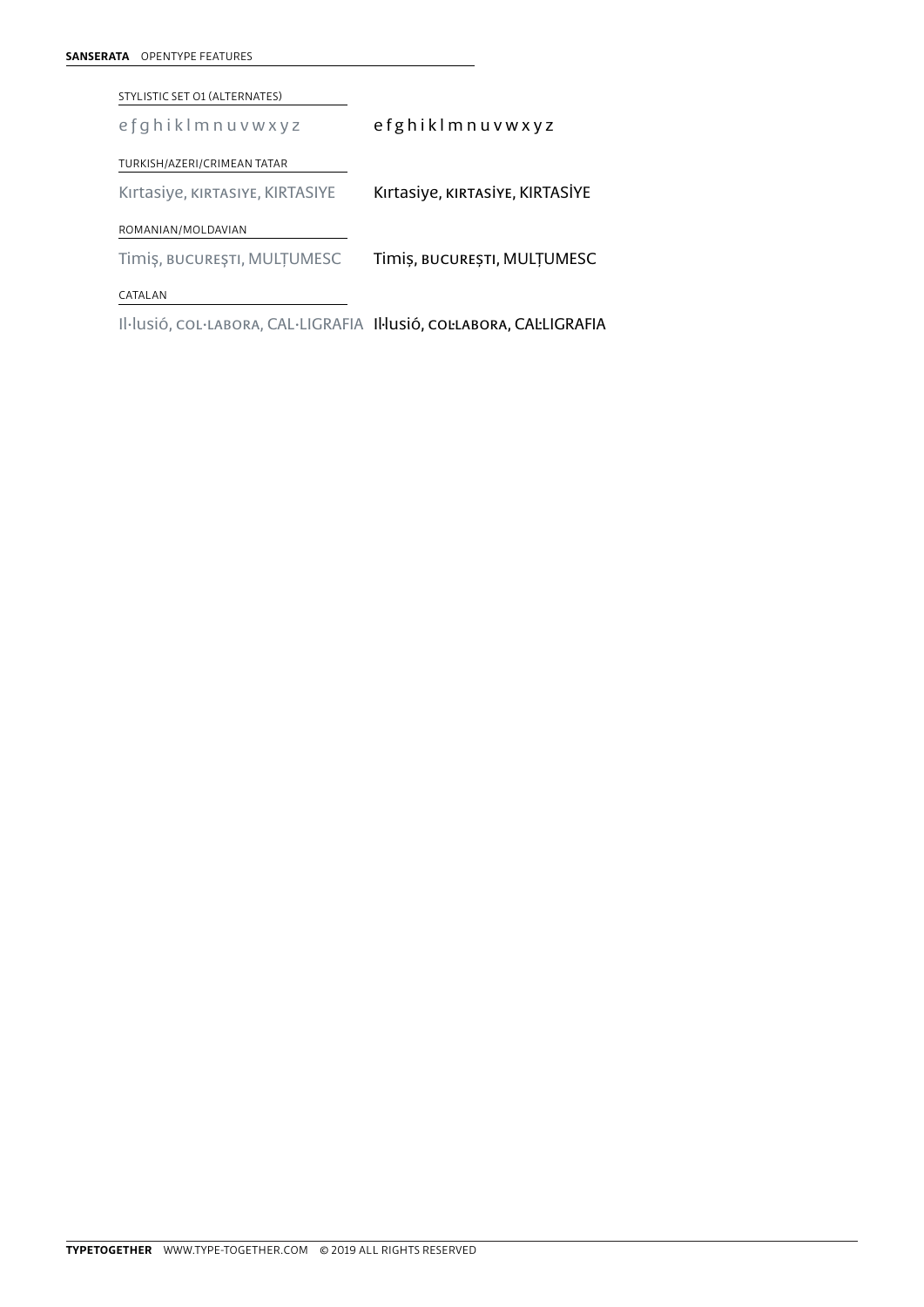### UPPERCASE

ABCDEFGHIJKLMNOPQRSTUVWXYZÆ ĐỊ N Œ PÀÁÂÃĂĂĂĂA ĆĈČČCĎĐĐÈÉÊĚË ĒĔĖEĜĞGĠĤĦÌÍÎĨĬĬĬİIÎKĹĽLŁĿŃÑŇNN ÒÓÔÕÖŌŎŐØŔŘRŚŜŠŞŞŤŢŢŦÙÚÛŨÜ ŪŬŮŰUŴŴŴŴŶÝŶŸŹŽŻ

### LOWERCASE

abcdefghijklmnopgrstuvwxyzæðij n œ þ ß ı ı k à á â ã ä ā ă å a ć ĉ č ċ ç ď đ ð è é ê ě ë ē ĕ ė ę ĝ ğ ġ ģ ĥ ħ ì í î î ï ī ĭ j ı ĵ ı ķ ĸ l l' l ŀ ł ń ñ ň ņ 'n ndóôõöōŏőøfřrśŝšssttttùúûūüūŭů ŰŲŴŴŴŴỳýŷÿŹŽŻ

### SMALL CAPS

**ABCDEFGHIJKLMNOPQRSTUVWXYZÆÐIJ n** Œ P SS K À Á Ã Ä Ä Ā Ă Å Ą Ć Ĉ Č Č C Ď Đ Đ È É Ê Ě Ë Ē ĔĖĘĜĞĠGĤĦÌÍÎĨĨĬĬİ|ĴKĹĽLŁĿŃŇÑNŊÒÓÔ ÕÖŌŎŐØŔŘŖŚŜŠŞŞŤŢŢŦÙÚÛŨÜŪŬŮŰŲ ŴŴŴŴŶÝŶŸŹŽŻ

### **LIGATURES**

### ff fi fi fi ffi ffl

ALTERNATES (SSO1)

efghiklmnuvwxyzèéêěëēēėęĝğġģĥ hiíîïïīĭjıijķĸĺľļŀłńñňn'nùúûũüūŭůűy wŵŵŵÿýŷÿźžż

PUNCTUATION

'" "'',"" "-,.:;¿?!¡?[](){}\/\_«» () • ... -----

SYMBOLS

 $|$ |§ $\left| \circledcirc \circledcirc \circlearrowright$  M  $\diamond \#$  &  $\circledcirc$  \*  $\dagger \ddagger \wedge \circ \sim$  x  $\circledcirc \circ \circ$ 

CASE SENSITIVE

PROPORTIONAL OLDSTYLE FIGURES

 $0123456789$ \$€¢£¥ $f$ %‰

PROPORTIONAL LINING FIGURES

 $0123456789$  \$€¢£¥ f F P<sub>s</sub> Δρχ ₴ δρχ % ‰

TABULAR OLDSTYLE FIGURES

 $0123456789$ \$€¢£¥f

TABULAR LINING FIGURES

0123456789\$€¢£¥f

FIGURES (DAFULT)

0123456789\$€¢£¥f%‰

SUPERSCRIPTS

```
\left[\begin{array}{ccccc} 0 & 1 & 2 & 3 & 4 & 5 & 6 & 7 & 8 & 9 & + & - & = & 0 \\ 0 & 0 & 1 & 2 & 3 & 4 & 5 & 6 & 7 & 8 & 9 & + & - & = & 0 \end{array}\right]
```
 $\overline{H}$  a b c d e f g h i j k l m n o p q r s t u v w x y z

**SUBSCRIPTS** 

 $\overline{H}$  0123456789 + - = ( )<sup>-</sup>,.

NUMERATOR/DENOMINATOR

0123456789 0123456789

**FRACTIONS** 

 $\frac{1}{4}$   $\frac{1}{3}$   $\frac{3}{4}$ 

ORDINALS

 $\Box$  a o  $\Box$  a b c d e f g h i j k l m n o p q r s t u v w x y z

MATHEMATICAL OPERATORS

∕−∕·≈≠≤≥<=>¬+±÷×ℓ∂Δ∏∑√∞∫Ωμπ

### DIACRITICAL MARKS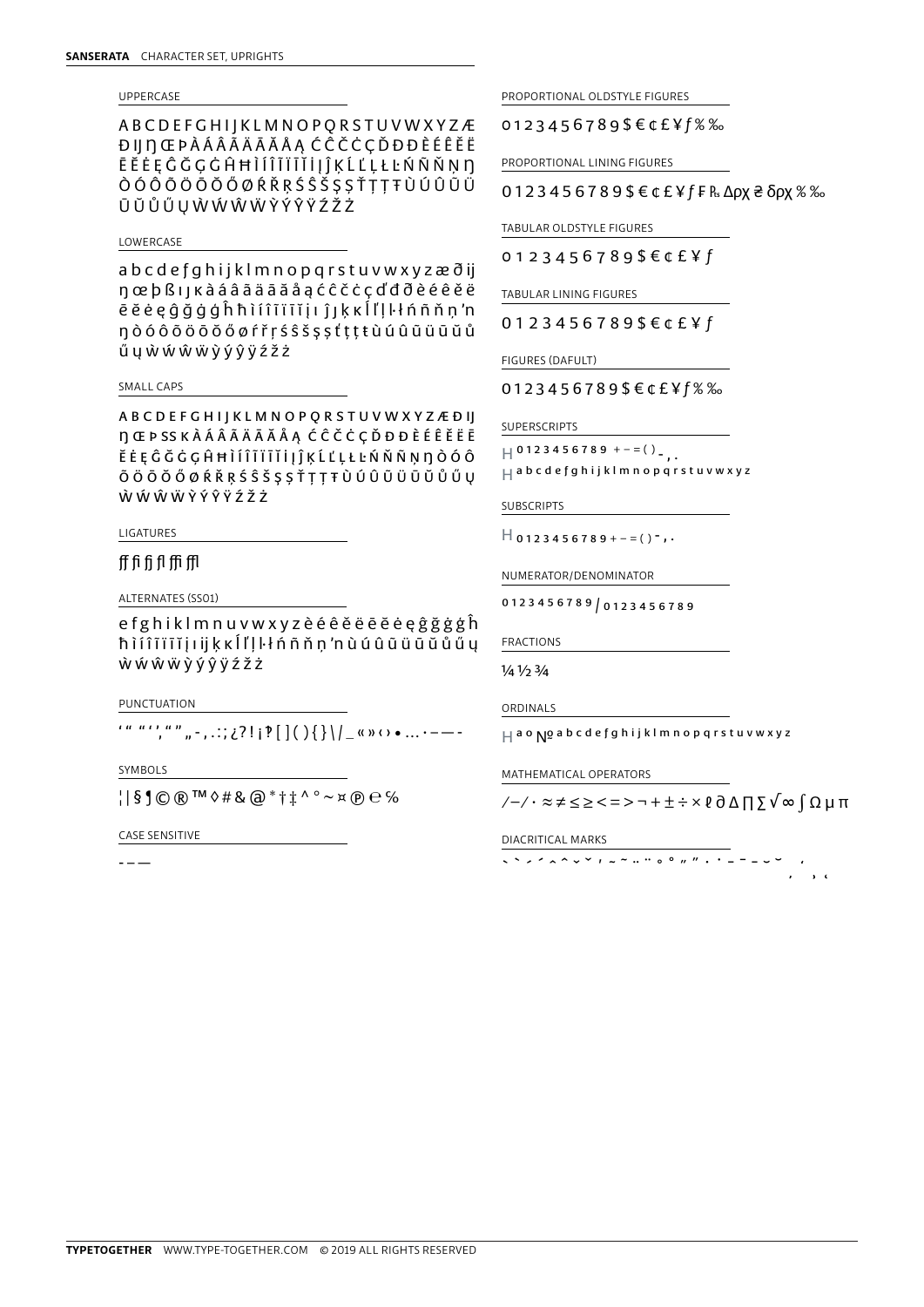### UPPERCASE

ABCDEFGHIJKLMNOPQRSTUVWXYZÆÐ II N Œ Þ SS À Á Ã Ä Ā Ā Ă Å A Æ Ć Ĉ Č Č C Ď Đ Đ È É Ê ĚËĒĔĖĘĜĞĢĠĤĦÌÍÎĨĨĨĬĬĮĴĶĹĽĻŁĿŃÑŇŅ *Ŋ*ÒÓÔÕÖŌŎŐØŒŔŘŖŚŜŠŞŞŤŢŢŦÙÚÛŨ ÜŪŬŮŰUŴŴŴŴŶÝŶŸŹŽŻ

### LOWERCASE

abcdefghijklmnopgrstuvwxyzæðijn œþßı kà á â ã ä ā ă å g æ ć ĉ č ċ ç ď đ đ è é ê ě ë ē ĕ ė ę ĝ ğ ġ ģ ĥ ħ ì í î ĩ ī ī ĭ j ı ĵ ķ ĸ l ľ ļ ŀ ł ń ñ ň ņ 'n ŋ ò óôõöōŏőøœŕřŗśŝšşṣtṭṭŧùúûũüūŭůů  $U \dot{W} \dot{W} \dot{W} \ddot{W} \dot{V} \dot{V} \dot{V} \ddot{V} \dot{Z} \dot{Z} \dot{Z}$ 

### SMALL CAPS

**ABCDEFGHIJKLMNOPQRSTUVWXYZÆÐIJN** ŒPSSIJKÀÁÂÃÄÄĀĂÅĄĆĈČČÇĎĐĐÈÉÊĚËĒĔ ĖĘĜĞĠĢĤĦÌÍÎĨĨĨĬĮIĴĶKĹĽĻĿŁŃÑŇŅ'n ŊÒÓ  $\hat{O} \tilde{O} \tilde{O} \tilde{O} \tilde{O} \tilde{O} \tilde{O} \tilde{R} \tilde{R} \tilde{R} \tilde{S} \tilde{S} \tilde{S} \tilde{S} \tilde{S} \tilde{T} \tilde{T} \tilde{T} \tilde{P} \tilde{U} \tilde{U} \tilde{U} \tilde{U} \tilde{U} \tilde{U} \tilde{U} \tilde{U} \tilde{U} \tilde{U}$ w w ŵ w y y y z z z

### **LIGATURES**

### ff fi fi fi ffi ffl

PUNCTUATION

 $\{1\}$   $\{1\}$   $\{1\}$   $\{2\}$   $\{3\}$   $\{4\}$   $\{5\}$   $\{6\}$   $\{7\}$   $\{8\}$   $\{8\}$   $\{9\}$   $\{1\}$   $\{1\}$   $\{1\}$   $\{1\}$   $\{1\}$   $\{1\}$   $\{1\}$   $\{1\}$   $\{1\}$   $\{1\}$   $\{1\}$   $\{1\}$   $\{1\}$   $\{1\}$   $\{1\}$   $\{1\$ 

SYMBOLS

 $\frac{1}{2}$  | § | © ®  $\frac{1}{2}$  M  $\Diamond$  # & @ \*  $\dag$   $\pm$  ^  $\degree$   $\sim$  x  $\angle$   $\Theta$  %

CASE SENSITIVE

 $-$ 

PROPORTIONAL OLDSTYLE FIGURES

 $0123456789$  \$€¢£¥f F Rs Δρχ ₴δρχ % ‰

PROPORTIONAL LINING FIGURES (DEFAULT)

 $0123456789$  \$€¢£¥ f F R<sub>5</sub> Δρχ ₴ δρχ % ‰

TABULAR OLDSTYLE FIGURES

 $0123456789$  \$€¢£¥f

TABULAR LINING FIGURES

 $123456789$ \$ $\in$  $E$ ¥f

SMALL CAPS FIGURES

0123456789\$€¢£¥f%‰

SUPERSCRIPTS

```
H^{0123456789+-\\=()H a b c d e f g h i j k l m n o p q r s t u v w x y z
```
**SUBSCRIPTS** 

 $H_{0123456789+-}$  ()<sup>-</sup>,.

NUMERATOR/DENOMINATOR

0123456789 0123456789

**FRACTIONS** 

 $\frac{1}{4} \frac{1}{2} \frac{3}{4}$ 

```
ORDINALS
```
 $H$  a o  $N$ <sup>o</sup> a b c d e f g h i j k l m n o p q r s t u v w x y z

MATHEMATICAL OPERATORS

 $\sqrt{-1}$   $\cdot$   $\approx$   $\neq$   $\leq$   $\geq$   $\lt$   $=$   $>$   $\neg$   $+$   $\pm$   $\div$   $\times$   $\ell$   $\partial$   $\Delta$   $\prod$   $\sum$   $\sqrt{\infty}$   $\int$   $\Omega$   $\mu$   $\pi$ 

### DIACRITICAL MARKS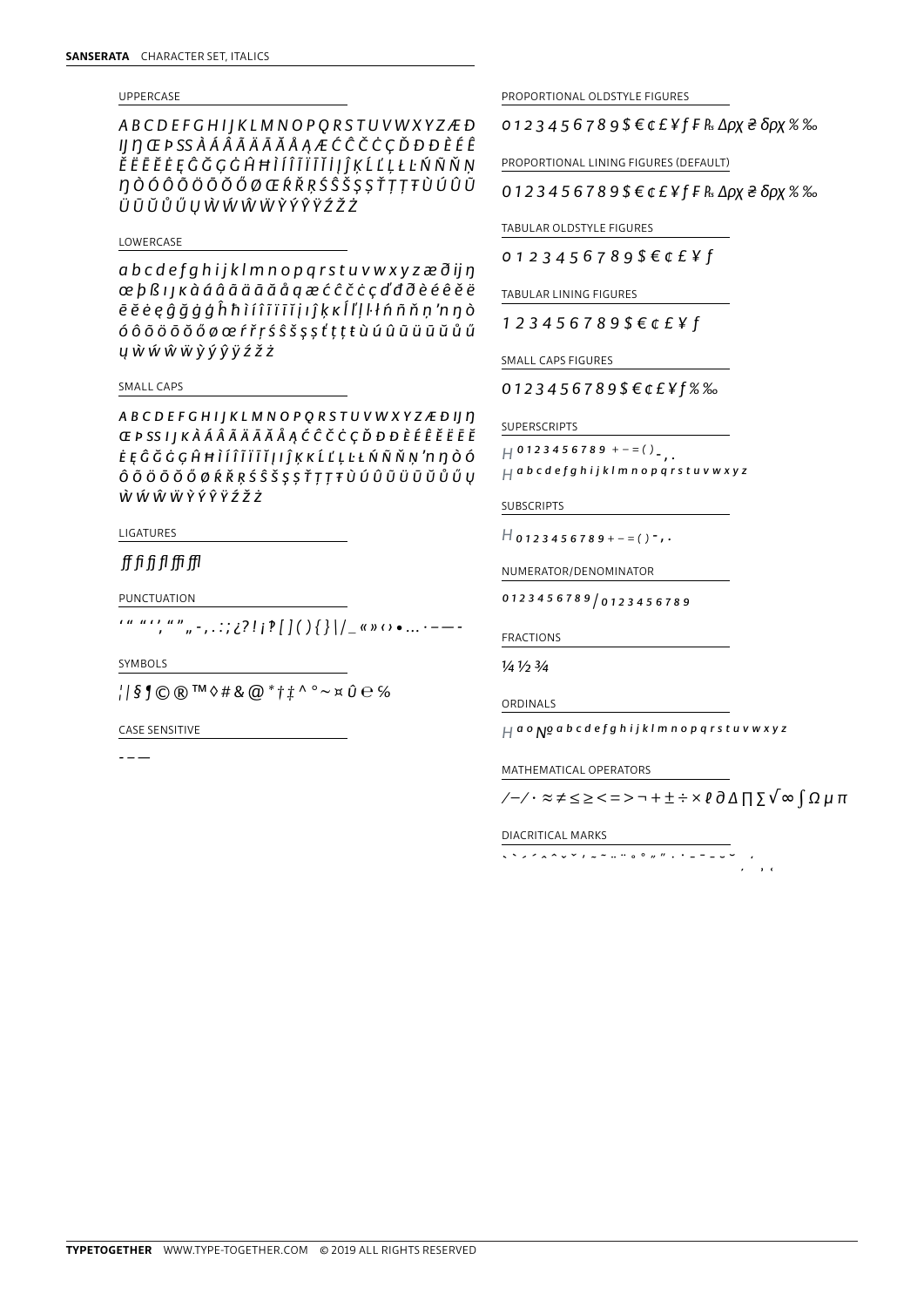### SUPPORTED LATIN LANGUAGES

Abenaki, Afaan Oromo, Afar, Afrikaans, Albanian, Alsatian, Amis, Anuta, Aragonese, Aranese, Aromanian, Arrernte, Arvanitic (Latin), Asturian, Atayal, Aymara, Bashkir (Latin), Basque, Belarusian (Latin), Bemba, Bikol, Bislama, Bosnian, Breton, Cape Verdean Creole, Catalan, Cebuano, Chamorro, Chavacano, Chichewa, Chickasaw, Cimbrian, Cofán, Corsican, Creek, Crimean Tatar (Latin), Croatian, Czech, Danish, Dawan, Delaware, Dholuo, Drehu, Dutch, English, Esperanto, Estonian, Faroese, Fijian, Filipino, Finnish, Folkspraak, French, Frisian, Friulian, Gagauz (Latin), Galician, Ganda, Genoese, German, Gikuyu, Gooniyandi, Greenlandic (Kalaallisut), Guadeloupean Creole, Gwich'in, Haitian Creole, Hän, Hawaiian, Hiligaynon, Hopi, Hotcąk (Latin), Hungarian, Icelandic, Ido, Ilocano, Indonesian, Interglossa, Interlingua, Irish, Istro-Romanian, Italian, Jamaican, Javanese (Latin), Jèrriais, Kala Lagaw Ya, Kapampangan (Latin), Kaqchikel, Karakalpak (Latin), Karelian (Latin), Kashubian, Kikongo, Kinyarwanda, Kiribati, Kirundi, Kurdish (Latin), Ladin, Latin, Latvian, Lithuanian, Lojban, Lombard, Maasai, Makhuwa, Malay, Maltese, Manx, Māori, Marquesan, Megleno-Romanian, Meriam Mir, Mirandese, Mohawk, Moldovan, Montagnais, Montenegrin, Murrinh-Patha, Nagamese Creole, Ndebele, Neapolitan, Ngiyambaa, Niuean, Noongar, Norwegian, Novial, Occidental, Occitan, , Oshiwambo, Ossetian (Latin), Palauan, Papiamento, Piedmontese, Polish, Portuguese, Potawatomi, Q'eqchi', Quechua, Rarotongan, Romanian, Romansh, Rotokas, Sami , Samoan, Sango, Saramaccan, Sardinian, Scottish Gaelic, Serbian (Latin), Seri, Seychellois Creole, Shawnee, Shona, Sicilian, Silesian, Slovak, Slovenian, Slovio (Latin), Somali, Sorbian , Sotho , Spanish, Sranan, Sundanese (Latin), Swahili, Swazi, Swedish, Tagalog, Tahitian, Tetum, Tok Pisin, Tokelauan, Tongan, Tshiluba, Tsonga, Tswana, Tumbuka, Turkish, Turkmen (Latin), Tuvaluan, Tzotzil, Uzbek (Latin), Venetian, Vepsian, Volapük, Võro, Wallisian, Walloon, Waray-Waray, Warlpiri, Wayuu, Welsh, Wik-Mungkan, Wiradjuri, Wolof, Xavante, Xhosa, Yapese, Yindjibarndi, Zapotec, Zulu, Zuni, …

### EXTENDED TYPOGRAPHIC FEATURES:

All small caps, basic ligatures, case-sensitive forms, denominators & numerators, fractions, alternative fractions, 5 sets of figures (hybrid, lining, tabular lining, old-style, tabular old-style), localised forms, ordinals, ornaments, small capitals, small capitals from capitals, stylistic sets (SSO1), superiors & inferiors, slashed zero, class kerning, …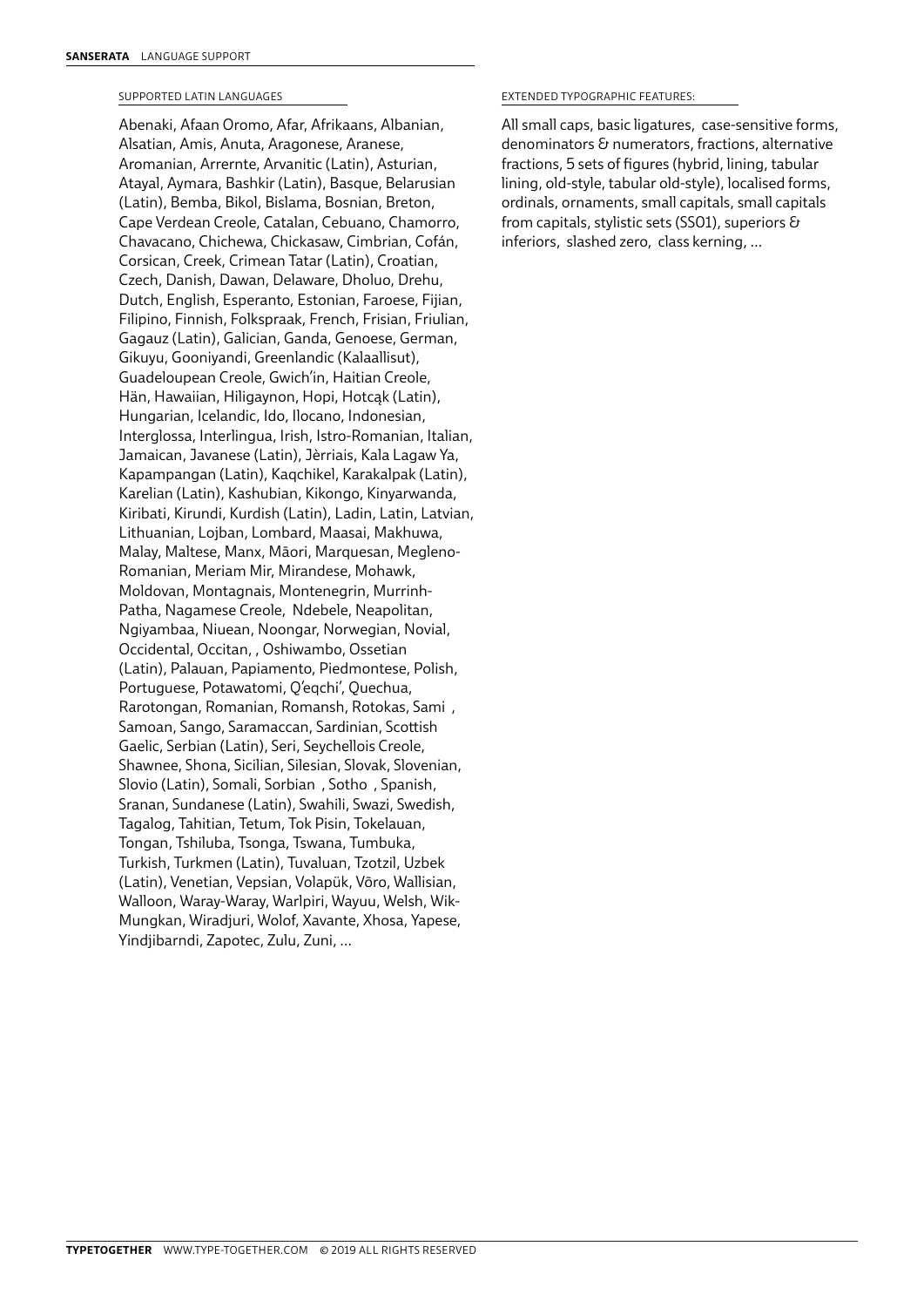### THE DESIGNERS CREDITS

**Dr Gerard Unger** (1942–2019) was born in The Netherlands. He studied graphic design, typography, and type design from 1963–67 at the Gerrit Rietveld Academy, Amsterdam. He was Professor of Typography at Leiden University, the Netherlands from 2006–2012, from which he also received his PhD in 2013.

Dr Unger has worked as a freelance designer since 1972 and currently teaches as visiting professor at The University of Reading, UK, Department of Typography and Graphic Communication. He has designed stamps, coins, magazines, newspapers, books, logos, corporate identities, annual reports, and many other objects, as well as many typefaces.

Dr Unger has been awarded several Dutch and international prizes and honours, such as two honorary doctorates by the universities of Hasselt, Belgium and Tallinn, Estonia. He has written articles for the trade press, and several larger publications, such as Landscape with Letters (1989), linking the usually limited scope of type and typography with a wider cultural view. His book Terwijl je leest — While You Are Reading — has been translated into Italian, English, Spanish, German, French, Korean, and Portuguese. He lectures frequently in Holland and abroad about his own work, type design, the reading process, and related subjects.

Dr Unger's typefaces published with TypeTogether include Alverata, Capitolium 2, Coranto 2, and Sanserata.

*Lead design and concept*  **Dr Gerard Unger**

*Engineering* Sonja Stange

*Quality assurance* Azza Alameddine

*Graphic design*  Roxane Gataud Elena Veguillas

*Copywriting*  Joshua Farmer